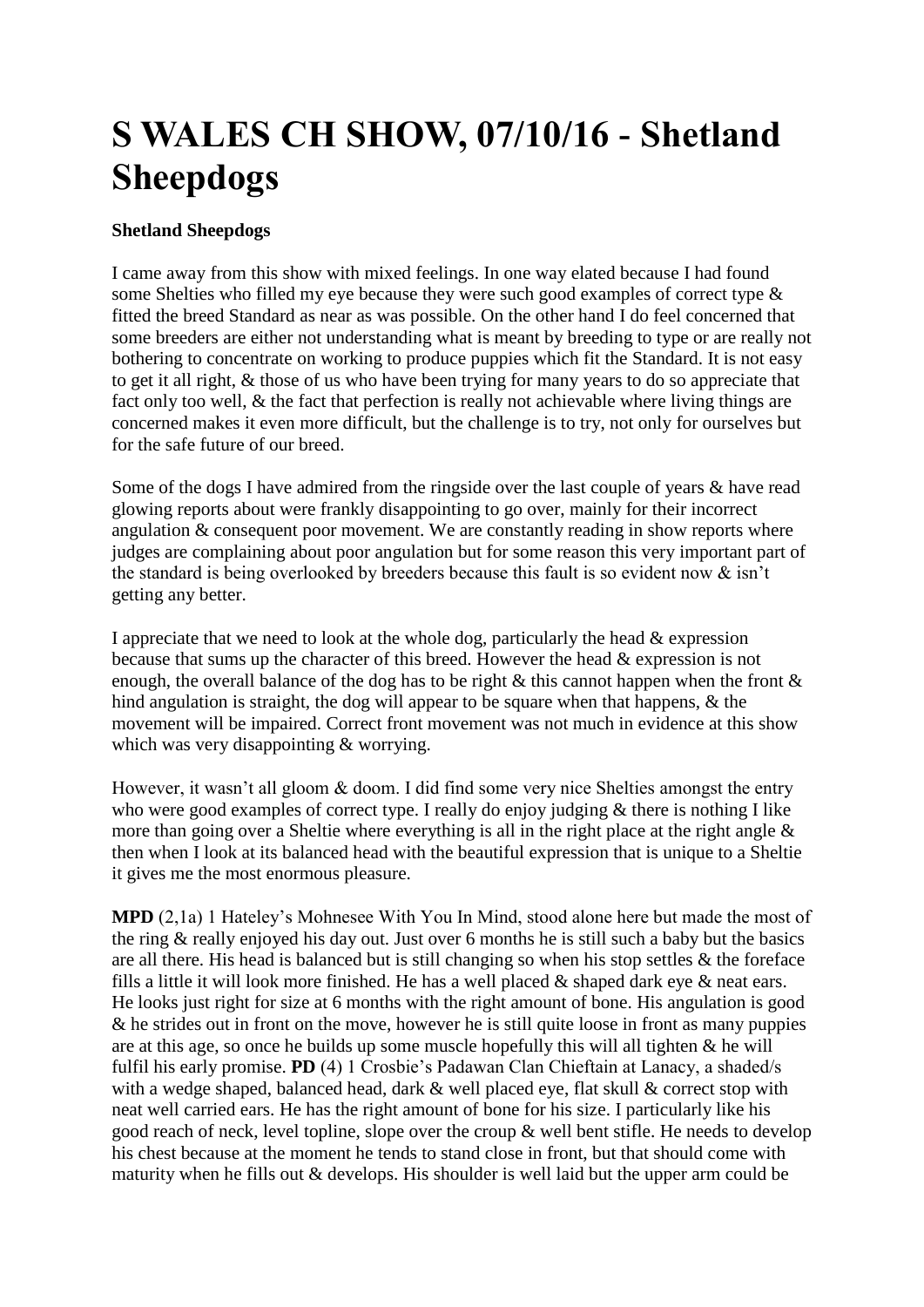more angled, however he moves with drive from behind; 2 Byewater's Tachnamadra He's Got The Look, tri boy with a dense black coat  $\&$  just about right for size. He has a well balanced head with a very dark eye, lovely rich tan & a sweet yet masculine expression. He has a well laid shoulder, good bone & substance. As with the other puppies, he needs to develop his muscle so that he has a deeper chest, but I wouldn't expect to see a dog puppy fully developed as it takes time to build up muscletone  $\&$  at this age they are still changing. He has a really good reach of neck, but at the moment he is standing a little high at the back, so the topline is not quite finished. Looking at the two puppies in profile this was quite evident so was the deciding factor when it came to placing them. However, once he has finished developing & his legs have caught up with his body he will trouble the best; 3 M With You In Mind. **JD** (4,2) 1 Edward's Castlerose Star Turn, another handsome tri boy, just right for size, well balanced throughout with a well arched neck, level topline & correct slope over the croup. I like his head  $\&$  expression, very dark eye, flat skull  $\&$  just the right amount of stop. Good layback of shoulder & he really strides out well in front on the move, & his correct bend of stifle enables him to drive well from the rear. He has a long tail which is carried as the standard describes; 2 Dixon's Tachnamadra Toffee Apple, golden sable in very good coat of the correct texture, with a well balanced head, flat skull, correct stop & dark well placed eye, topped by neat ears. His front angulation could be better, but because he is well balanced overall this isn't so obvious as he moves quite well. He has a good steady temperament & he shows well. **YD** (6,3) 1 Officer's Castlerose A Shropshire Lad, this sable boy appeals for his really correct breed type, perfect balance throughout & the fact that he is a well made workmanlike dog. He is unmistakably masculine but still has a sweet expression. His head is balanced with a well placed dark eye, flat skull, correct stop & correctly placed, well carried ears. I like his shape, well arched neck, level topline & correct slope over the croup. His coat fits him & finishes off his attractive overall appearance. He moves well & with plenty of drive & although he has substance he is not coarse in any way; 2 Riding's Achor's Surprise Percy Polaris for Torinska, a blue boy, not as mature as 1, so didn't appear quite as masculine  $\&$  finished, he is probably maturing at a different rate  $\&$  has a way to go yet. One of those who will probably reach his full potential between 3 & 4. His head is balanced but he needs a bit more foreface & underjaw & his eye is quite full. His front angulation could be better so he lacks the reach in front on the move. He is a beautiful blue colour  $\&$  his coat is the correct texture, in fact probably one of the best on the day, really harsh & a soft dense undercoat. He does have a black patch on the hindquarters but the rest of the coat is well broken, so the overall impression is definitely blue; 3 T Toffee Apple. **PGD** (7,2) 1 Goodwin's Sandwick Turn Back Time, not an eyecatcher but one of the soundest dogs in today's entry. He does appear smaller than many in the ring these days but he probably measures exactly fourteen & a half inches. His head is balanced with a flat skull & correct stop, his eye is dark & well placed & his ears are well carried. He has very good front angulation accompanied by strong bone & substance, exactly in proportion to his overall size. He moves as well as his conformation suggests, good reach in front  $\&$  strong drive from his well made hindquarters & good bend of stifle; 2 Saunders' Chalmoor Shades Of Gold at Fernfrey, he is also a very sound dog with good conformation both in front & behind & although he & Turn Back Time do not look very alike they are similar in many ways. I like his clean, well balanced head with flat cheeks, well filled foreface & good underjaw, flat skull & neat well carried ears. His well angled shoulder & upper arm & strong bone are obvious when he moves with plenty of reach in front & good drive from the rear. He didn't have quite the reach of neck of 1 & he tended to tuck his rear end in when he was standing, so in profile his outline was not so positive. I think he was a bit put off, as were many of the Shelties, by galloping Siberian Huskies in the next ring; 3 Mottram's Midday Sun at Lochkaren. **LD** (7,1) 1 Svensson's Me La Divas Bring Me A Viper, so many times when I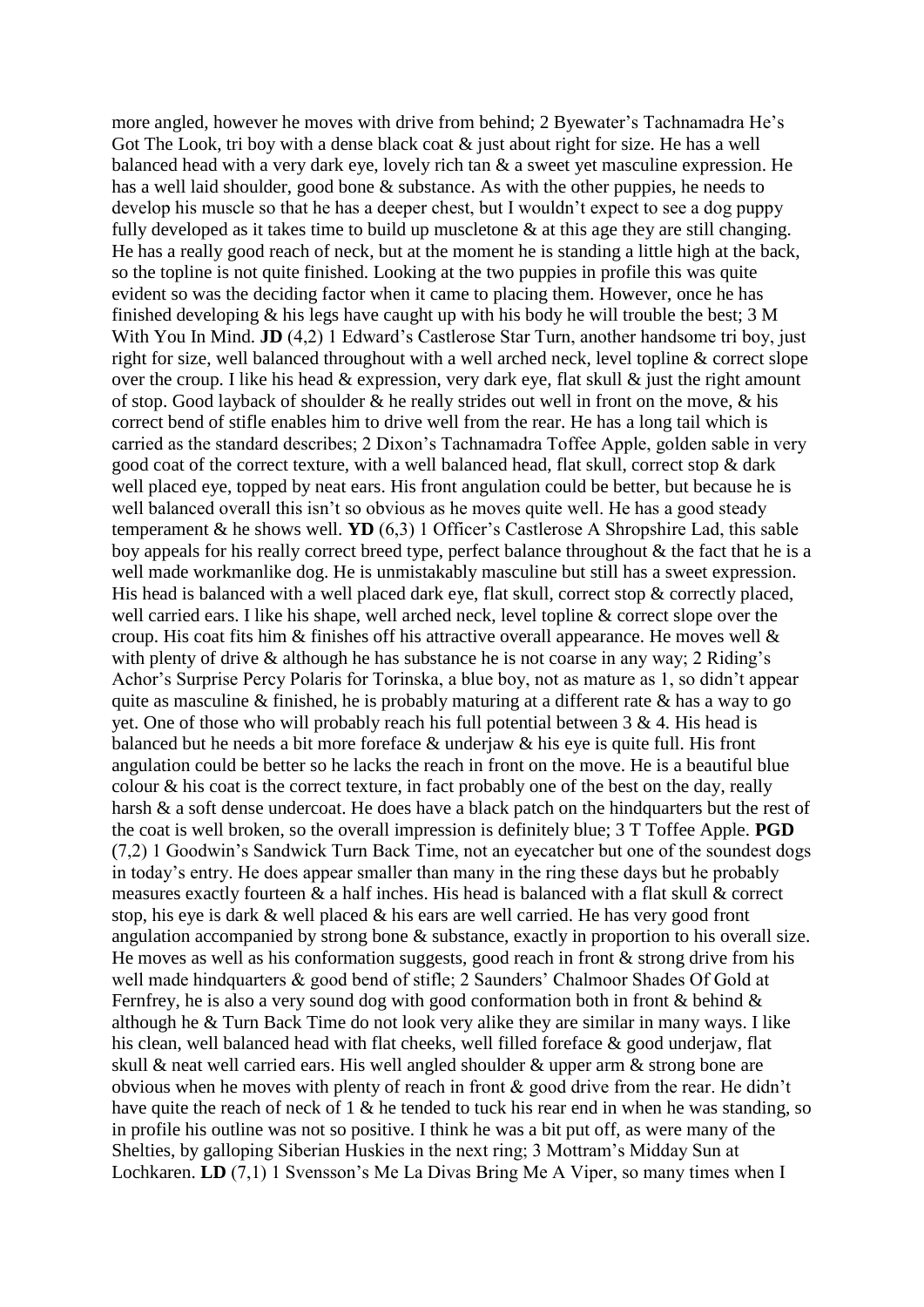judge I always hope that I will find a dog I've never seen before but which will really take my eye. This lovely blue boy did just that. I enjoyed going over him because his conformation is excellent, both in front & behind. He has a very good reach of neck with a level topline, finishing in the correct slope over the croup  $\&$  a low set long tail. His movement was free & easy with good drive from his well bent stifle. He has a balanced head with good foreface, good underjaw, correct stop  $\&$  flat skull, however it is a little too deep through & the skull could be leaner so it lacked the refinement which the Standard calls for. His coat is the correct harsh texture but the blue is quite dark  $\&$  he does have some sizeable black patches, however in this case behind the head & underneath the coat he is difficult to fault, so he won this good class on his many virtues; 2 Lambert's Blenmerrow Music Maker, sable boy, good size with an attractive outline, lovely neck & level topline with the required slope over the croup. He has a well balanced head with a sweet yet masculine expression, well filled foreface, good underjaw, well placed & shaped eye & a lean, flat skull. He has a good layback of shoulder but his upper arm could be better angled, although as he is well balanced overall, this didn't stop him reaching out well in front on the move; 3 Winfield's Oakcroft Star Force. **OD** (6,1) Not a numerically strong class, but strong in quality. 1 Akesson's Cib/Se/Fi/No/Dk Ch Windcrest Stylish Move, for me, this dog brings the breed Standard to life, it was a delight to go over him  $\&$  a pleasure to be able to judge him. He is as near to the Standard as I think I've ever seen since the beautiful Ch She's My Fancy at Shelert in the early 1970s. Just standing in profile he oozes breed type & balance & then on the move he glides smoothly around the ring keeping his topline level, with the daisy cutting action which a correctly constructed Sheltie should have but which we seldom see. His beautifully groomed coat fits him perfectly, & his graceful carriage is enhanced by his strong, well arched neck, level topline & perfect slope over the croup. On the table I found his head to be just as near perfect as his body! Perfectly balanced, clean, smooth & so elegant with a good underjaw, just the right amount of foreface, slight but definite stop  $\&$  a flat skull, all this combined with his almond shaped eyes obliquely set make for the unique Sheltie expression. He combines elegance  $\&$  superb breed type  $\&$  I was delighted to be able to award him the CC. It was a very strong Pastoral Group & we were very happy to see him win G3; 2 Goodwin's Ch Highbrook Hot Heir, a favourite of mine & today he didn't disappoint. I really like his head, which is well balanced, refined  $\&$  again with the eye shape  $\&$  placement which gives the true Sheltie expression. His has a flat skull, correct stop & really neat ears which he uses all the time. His neck is well arched & runs into a level topline & well angled hindquarters. He is a perfect size, well balanced throughout with a correct textured coat. He covers the ground well on the move. He won the RCC in good company; 3 Pierce's Philhope Star Struck. **VD** (2,1) 1 Paterson's Lorainian Kaeto Star, sable boy in very good coat & condition. His head is balanced with a well placed  $\&$  shaped dark eye,  $\&$  a sweet but masculine expression. He uses his ears well  $\&$  is a steady showman. His forehand construction could be better, so he doesn't have the reach in front on the move. However, he is of very good breed type & is perfect for size. **GCD** (1) 1 Edwards' Castlerose Spirit Master, lives up to his name, a blue boy oozing confidence  $\&$  spirit! He is well put together  $\&$ in good hard condition striding out around the ring displaying his excellent conformation. His head is balanced with a masculine expression, he has a well arched neck, level topline & well angled hindquarters, neat feet & strong but not heavy bone. Although standing alone, he well deserved his first place.

**MPB** (4) 1 Mottram's Lanteague Stage Whisper at Lochkaren, golden sable baby in good coat. She has a very sweet feminine expression enhanced by her lovely well placed & shaped dark eye. Her head is balanced but she needs to fill in foreface, however she has time to do this. She has neat correctly placed ears which she uses  $\&$  a well arched neck  $\&$  level topline.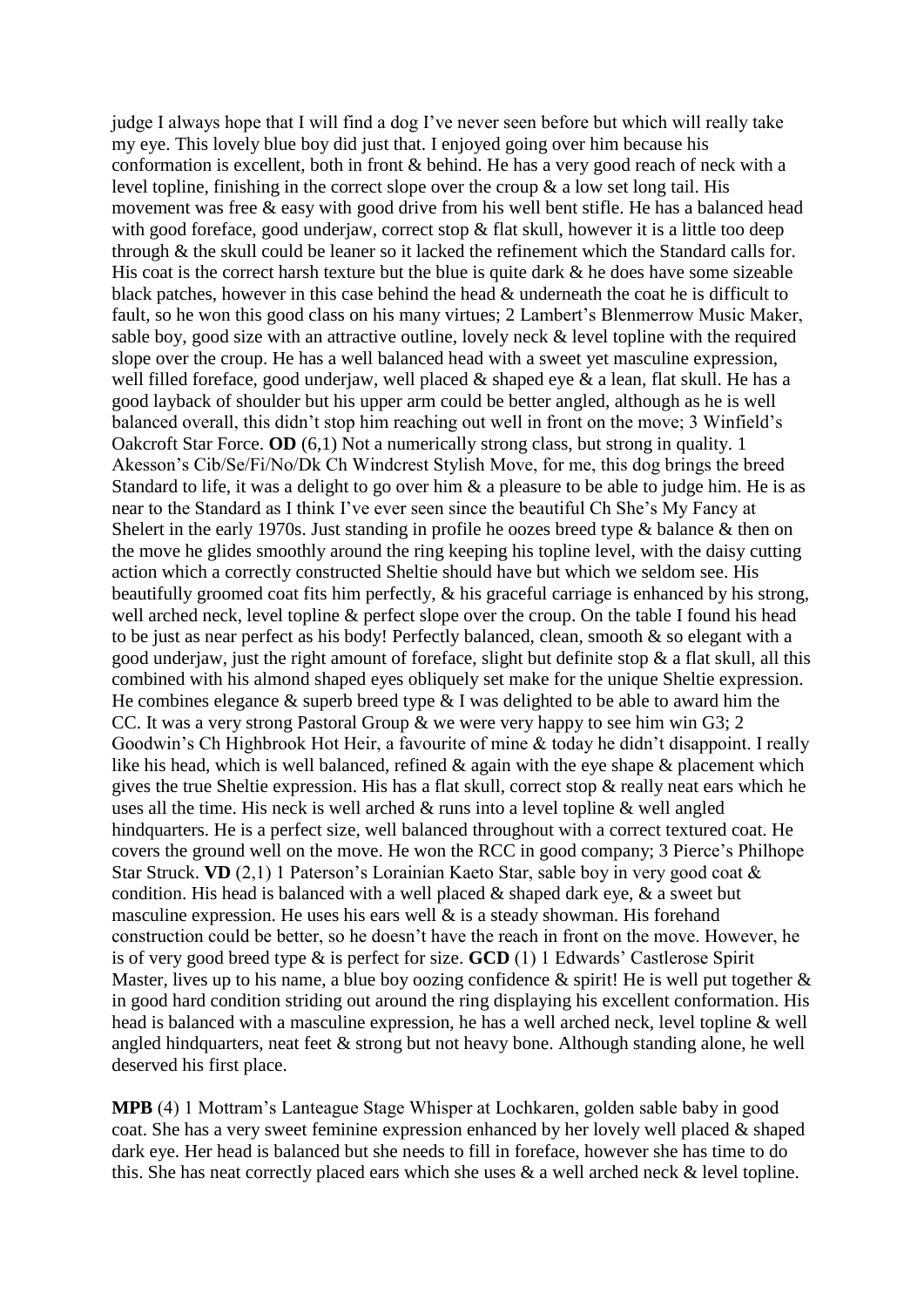She has good front angulation  $\&$  this shows when she moves. She is of good breed type, the correct size & shows much promise. Unfortunately in a later class the galloping Siberians were just a little too much for her to cope with, but she showed a steady temperament in this class; 2 Thomas' Myter Bees Knees, a really well constructed tri baby with a jet black, shiny coat. Perfect for size & in lovely condition with correct angulation which showed in her excellent movement around the ring, with good reach in front & drive behind. She has a lovely body, good reach of neck & very well angled hindquarters. Her head needs to develop & fill out but she has plenty of time, otherwise she is a very nice Sheltie of excellent breed type; 3 Bray's Lianbray Lorelei. **PB** (6,2) 1 Byewater's Tachnamadra New Look, a tri baby almost identical to her litter brother (who was 2nd in PD) but more feminine, so most of his report applies to her as well. Her angulation is very good so her movement is consequently correct  $\&$  she is just right for size. Her topline needs to level out but I'm sure that will come, she shows great promise. BP; 2 L Stage Whisper at L; 3 Hateley's Mohnesee Petticoat Lace. **JB** (6) 1 Ambler's Watchwood Sweetheart of Chalmoor, a really attractive blue girl of excellent colour, well broken with just one black patch. She is very sound with excellent conformation, so her movement is a joy to watch as she covers the ground easily with very little effort. One of her best features is her well arched neck which so enhances her shape. She has a balanced head topped by neat ears which she uses well. Coming back into coat now & she is maturing nicely after a successful puppy career; 2 Bray's Shelridge Shantilly Lace at Lianbray, very feminine, eyecatching sable girl, presented to perfection with a well fitting coat. She has a well balanced head with a good foreface & underjaw correct stop & flat skull. Her eye is dark but I would prefer a slightly more almond shape. She is well constructed both in front & at the rear with a very good bend of stifle so she moves really well with good drive from her well bent stifle. It was difficult to choose between these two bitches as they were very similar in type so it came down to splitting hairs & I just thought that on the day the sable's ears were not carried quite as well as the blue's, although the noise in the hall may have had something to do with that! 3 Parkes' Milesend Sweet Whispers. **YB** (4) 1 Daniels & Taylor's Pepperhill Kicks 'N Flicks, another beautiful blue girl, a good example of how a b/m colour should be, she is just coming back into fresh coat so the colour stands out even more. Just right for size with an elegant outline, very good front angulation & super reach of neck, level topline & slope over the croup. Her head is balanced & clean with a lean flat skull, correct stop & good foreface, she too has well carried ears which she uses. She is a very good mover & is determined to get round the ring faster than her handler, so at times the movement appears to be erratic, but with her conformation she cannot fail to move correctly; 2 Saunders' Chalmoor I'm A Peach at Fernfrey, very well constructed sable of the correct size with just the right amount of bone. Straight front with well angled shoulder  $\&$  upper arm, she moves easily round the ring with good reach in front & drive from her well bent stifle. Her head is balanced with a flat skull, although it could be just slightly leaner. She has a well placed  $&$  shaped eye. Not a glamour girl but a very sound  $&$  workmanlike Sheltie; 3 Fox's Ruscombe Work Of Art with Follyfox. **PGB** (9,1) 1 Miles' Milesend Bluebell, a blue girl of excellent colour with a well fitting coat which shows off her excellent balance, conformation & reach of neck. Very good angle of shoulder & upper arm, level topline, correct slope over the croup & a well carried tail. She has a pleasing head which is also balanced with good underjaw, correct stop, a lean, flat skull, & neat well carried ears. Her movement is a joy to watch, very smooth with good reach in front & drive from behind. She showed well; 2 Deveson's Janetstown Je Suis, a very glamorous sable girl, takes the eye for her overall balance & shape. Lovely neck & topline, graceful slope over the croup with a long tail which completes the picture. Wedge shaped head, well balanced with a lean flat skull, correct stop & very well placed & shaped eye providing a sweet & very feminine expression, helped along by her neat well carried ears. She has good front & hind angulation, so it was a very